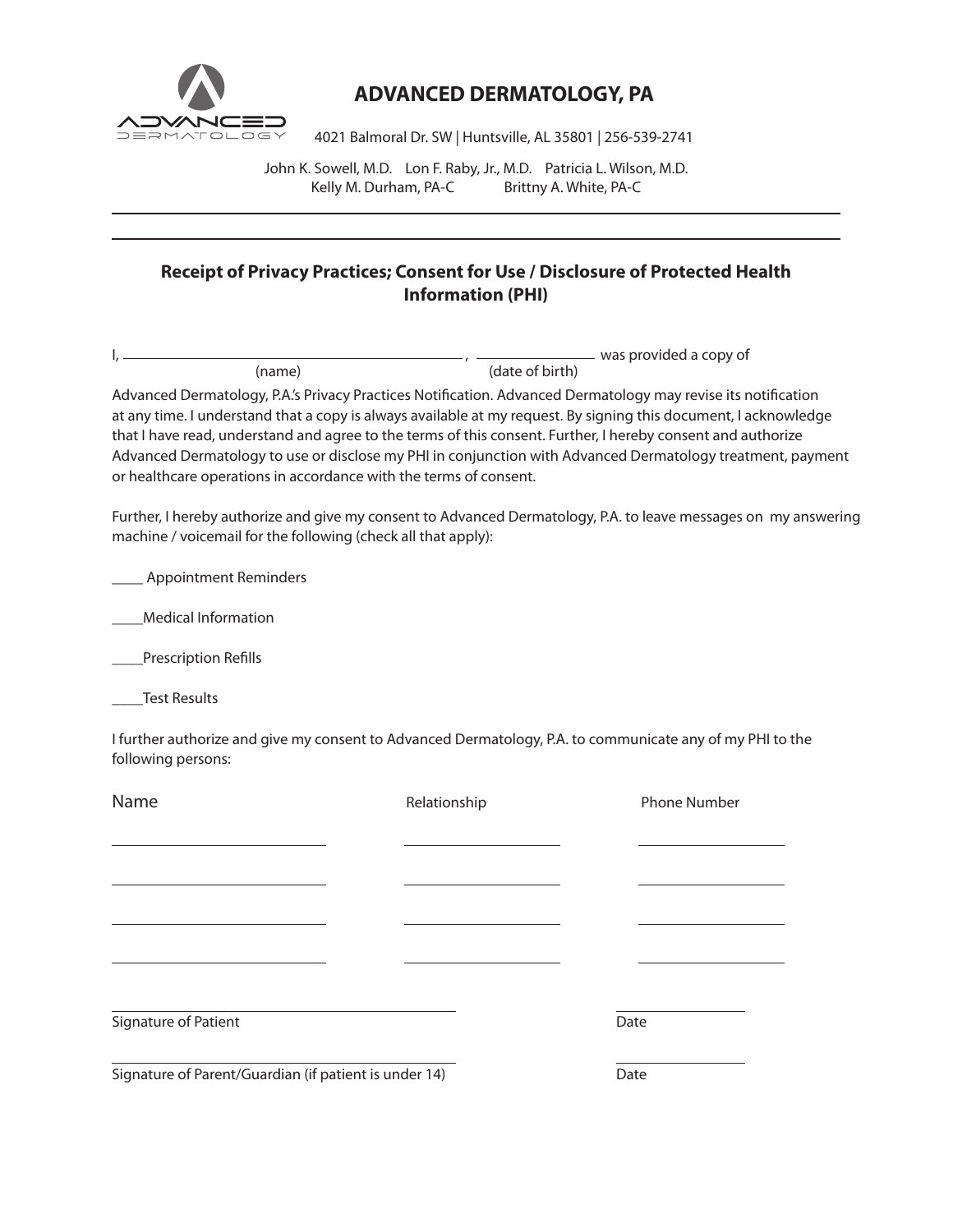

**Medical History:** Please list all medical problems you have had, such as cancers, heart attacks, strokes, infections, skin diseases, etc.

|                              |                                                           | $3.$ $6.$                                                                                                                                                                                                                     |  |  |
|------------------------------|-----------------------------------------------------------|-------------------------------------------------------------------------------------------------------------------------------------------------------------------------------------------------------------------------------|--|--|
|                              |                                                           |                                                                                                                                                                                                                               |  |  |
|                              | Consumption Of The Following:                             |                                                                                                                                                                                                                               |  |  |
|                              | Aspirin:                                                  | Amt. Daily _____________ Amt. Weekly __________                                                                                                                                                                               |  |  |
|                              | Alcohol: Amt. Daily _____________ Amt. Weekly ___________ |                                                                                                                                                                                                                               |  |  |
|                              | Tobacco: Amt. Daily _____________ Amt. Weekly __________  |                                                                                                                                                                                                                               |  |  |
|                              | <b>Review of Systems:</b>                                 |                                                                                                                                                                                                                               |  |  |
|                              |                                                           | Any medical problems with any of the following (if yes, please explain):                                                                                                                                                      |  |  |
| $\square$ No                 | $\Box$ Yes Head                                           |                                                                                                                                                                                                                               |  |  |
| $\square$ No                 | □ Yes Eyes                                                |                                                                                                                                                                                                                               |  |  |
| $\square$ No                 | □ Yes Ears, Nose Throat                                   |                                                                                                                                                                                                                               |  |  |
| $\square$ No                 | $\Box$ Yes Thyroid                                        |                                                                                                                                                                                                                               |  |  |
| $\square$ No                 | $\Box$ Yes Lungs                                          |                                                                                                                                                                                                                               |  |  |
| $\square$ No                 | $\Box$ Yes Heart                                          |                                                                                                                                                                                                                               |  |  |
| $\square$ No                 | $\Box$ Yes Blood or Blood Vessels                         |                                                                                                                                                                                                                               |  |  |
| $\square$ No                 | $\Box$ Yes Digestive System                               |                                                                                                                                                                                                                               |  |  |
| $\square$ No                 | □ Yes Liver                                               |                                                                                                                                                                                                                               |  |  |
| $\square$ No                 | □ Yes Muscles, Bones                                      |                                                                                                                                                                                                                               |  |  |
| $\square$ No<br>$\square$ No | $\Box$ Yes Reproductive Organs<br>Yes Kidneys, Bladder    |                                                                                                                                                                                                                               |  |  |
| $\square$ No                 | □ Yes Skin                                                |                                                                                                                                                                                                                               |  |  |
| $\square$ No                 | $\Box$ Yes Bleeding Problems                              |                                                                                                                                                                                                                               |  |  |
| $\square$ No                 | $\Box$ Yes Local Anesthesia (Lidocaine or Xylocaine)      |                                                                                                                                                                                                                               |  |  |
| $\square$ No                 |                                                           | □ Yes Pregnant Now? If yes, Due Date Physician Physician Physician                                                                                                                                                            |  |  |
|                              |                                                           | Family History: Please list any family history of medical problems.                                                                                                                                                           |  |  |
|                              | <b>Medical Condition</b>                                  | <b>Family Member(s) Affected</b>                                                                                                                                                                                              |  |  |
|                              |                                                           | 1. Skin Cancer January 2014 - Andrew March 2014 - Andrew March 2014 - Andrew March 2014                                                                                                                                       |  |  |
|                              |                                                           | 2. Skin Disease (please list) 2. Skin Disease (please list)                                                                                                                                                                   |  |  |
|                              |                                                           | 3. Other Cancer Law and Contract Contract Contract Contract Contract Contract Contract Contract Contract Contract Contract Contract Contract Contract Contract Contract Contract Contract Contract Contract Contract Contract |  |  |
|                              |                                                           |                                                                                                                                                                                                                               |  |  |
|                              |                                                           |                                                                                                                                                                                                                               |  |  |
|                              |                                                           |                                                                                                                                                                                                                               |  |  |
|                              |                                                           |                                                                                                                                                                                                                               |  |  |
|                              |                                                           |                                                                                                                                                                                                                               |  |  |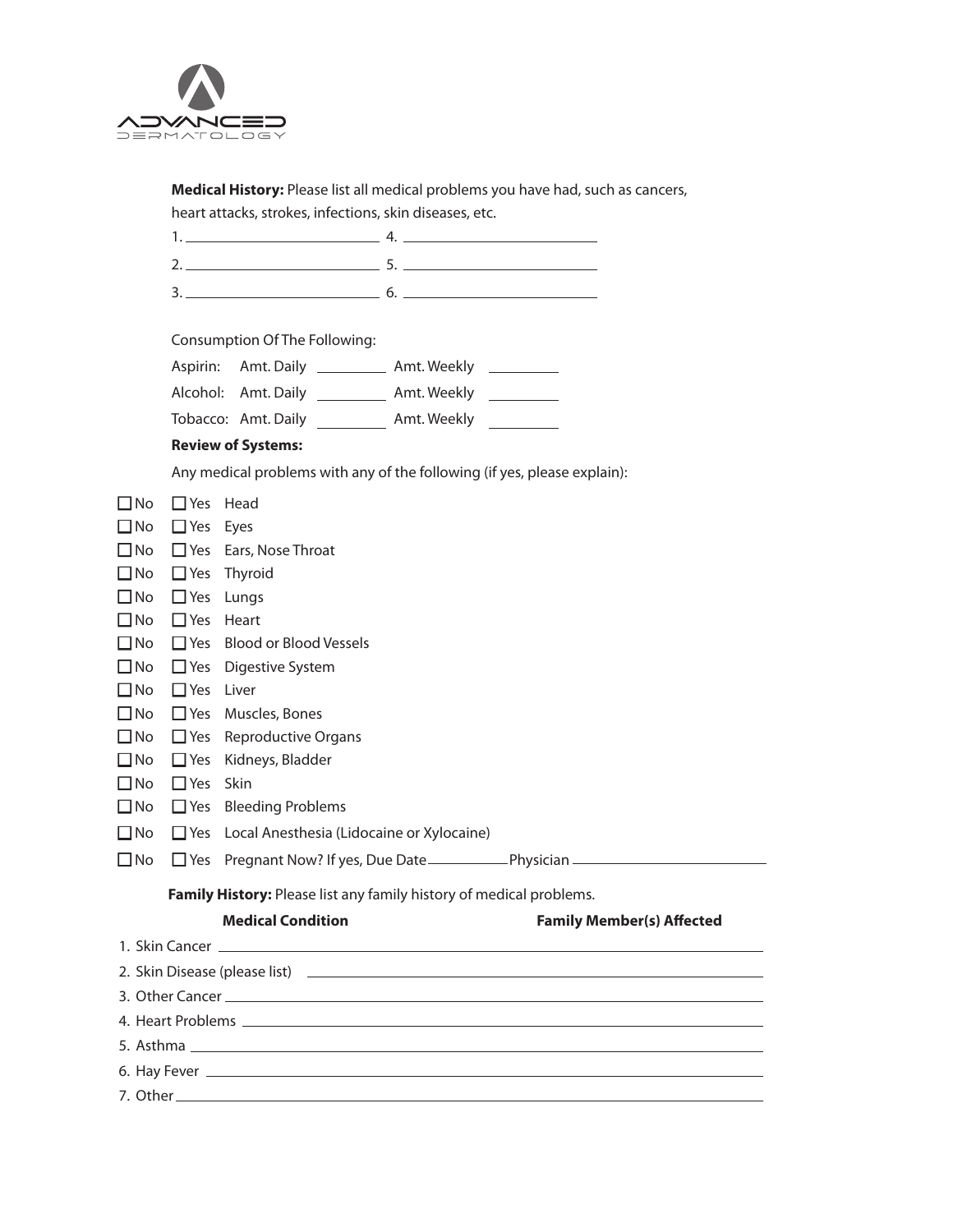

# **MEDICAL INFORMATION**

|    | I. Nursing History (To be filled in by the nurse)                                                                                   |                |                                                                                                 |  |
|----|-------------------------------------------------------------------------------------------------------------------------------------|----------------|-------------------------------------------------------------------------------------------------|--|
|    |                                                                                                                                     |                |                                                                                                 |  |
|    |                                                                                                                                     |                | History of Present Illness: North Control of Present Illness: North Control of Present Illness: |  |
|    |                                                                                                                                     |                |                                                                                                 |  |
|    | II. Patient History (To be filled in by the patient)                                                                                | <b>SURGERY</b> | <b>DATE</b>                                                                                     |  |
|    | Previous surgeries or operations:                                                                                                   |                | $2.$ $\overline{\phantom{a}}$                                                                   |  |
|    | Medications you take now:                                                                                                           |                |                                                                                                 |  |
| 4. | <b>NAME</b><br><u> 1980 - Johann Stein, marwolaethau a bhann an t-Amhair an t-Amhair an t-Amhair an t-Amhair an t-Amhair an t-A</u> | <b>DOSE</b>    | <b>HOW OFTEN</b><br>$2.$ $\overline{\phantom{a}}$                                               |  |
| 5. | Allergies: List any medications you are allergic to:<br>List any other allergies (e.g. Hay Fever, Poison Ivy, etc.)                 |                |                                                                                                 |  |
|    |                                                                                                                                     |                |                                                                                                 |  |
|    |                                                                                                                                     |                |                                                                                                 |  |

(Over)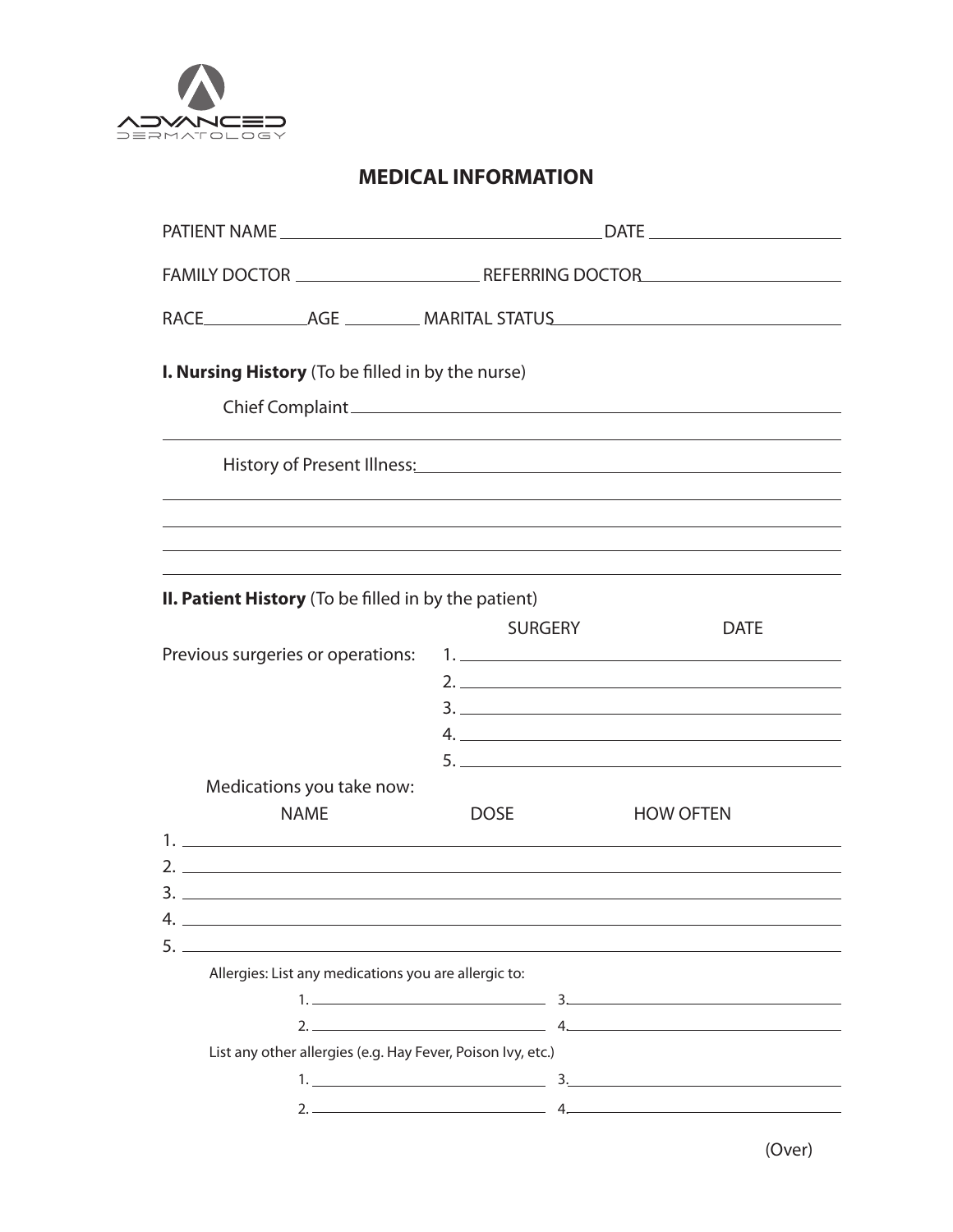

### **PATIENT INFORMATION FORM**

| <b>INSURANCE INFORMATION</b>                                                                        |                                                                                                                 |  |  |  |  |
|-----------------------------------------------------------------------------------------------------|-----------------------------------------------------------------------------------------------------------------|--|--|--|--|
|                                                                                                     | Primary Insurance: 1990 Manual Library Primary Insured Name: 2008 Manual Library Insurance: 2008 Manual Library |  |  |  |  |
| Relationship to Patient: _____________DOB: ________Group# _____________Policy# ____________________ |                                                                                                                 |  |  |  |  |
|                                                                                                     |                                                                                                                 |  |  |  |  |
|                                                                                                     |                                                                                                                 |  |  |  |  |
| Relationship to Patient: ______________DOB: _______Group# _____________Policy# ____________________ |                                                                                                                 |  |  |  |  |
|                                                                                                     |                                                                                                                 |  |  |  |  |
|                                                                                                     |                                                                                                                 |  |  |  |  |

### **PLEASE READ AND SIGN**

I hereby authorize payment of medical benefits directly to physician of due me or my dependents for the services rendered. I further authorize the physician and/or supplier to release any information required to process insurance claims. I understand that I am responsible for any amount not covered by insurance. I understand the above information and guarantee this form was completed correctly to the best of my knowledge. I understand it is my responsibility to inform this office any changes in my medical status.

| Guarantor name (printed): | .Sianature: . | Date <sup>.</sup> |
|---------------------------|---------------|-------------------|
|                           |               |                   |
|                           |               |                   |

I acknowledge receipt of the Notice of Privacy Practices form which details how Protected Health Information may be used and disclosed, and how I may access that information.

Guarantor name (printed): Signature: Date:

| <b>FOR INTERNAL OFFICE USE ONLY</b>              |              |                                                                                                                                                                                                                                                                                                                                                                                               |  |
|--------------------------------------------------|--------------|-----------------------------------------------------------------------------------------------------------------------------------------------------------------------------------------------------------------------------------------------------------------------------------------------------------------------------------------------------------------------------------------------|--|
| The acknowledgment was/was not obtained because: |              | An attempt was made to obtain written acknowledgment of receipt of the Notice of Privacy Practices on:<br>Patient declined to sign the acknowledgment ______<br>Other Reason: The Contract of the Contract of the Contract of the Contract of the Contract of the Contract of the Contract of the Contract of the Contract of the Contract of the Contract of the Contract of the Contract of |  |
| Name of Patient                                  | Staff Member | Date                                                                                                                                                                                                                                                                                                                                                                                          |  |